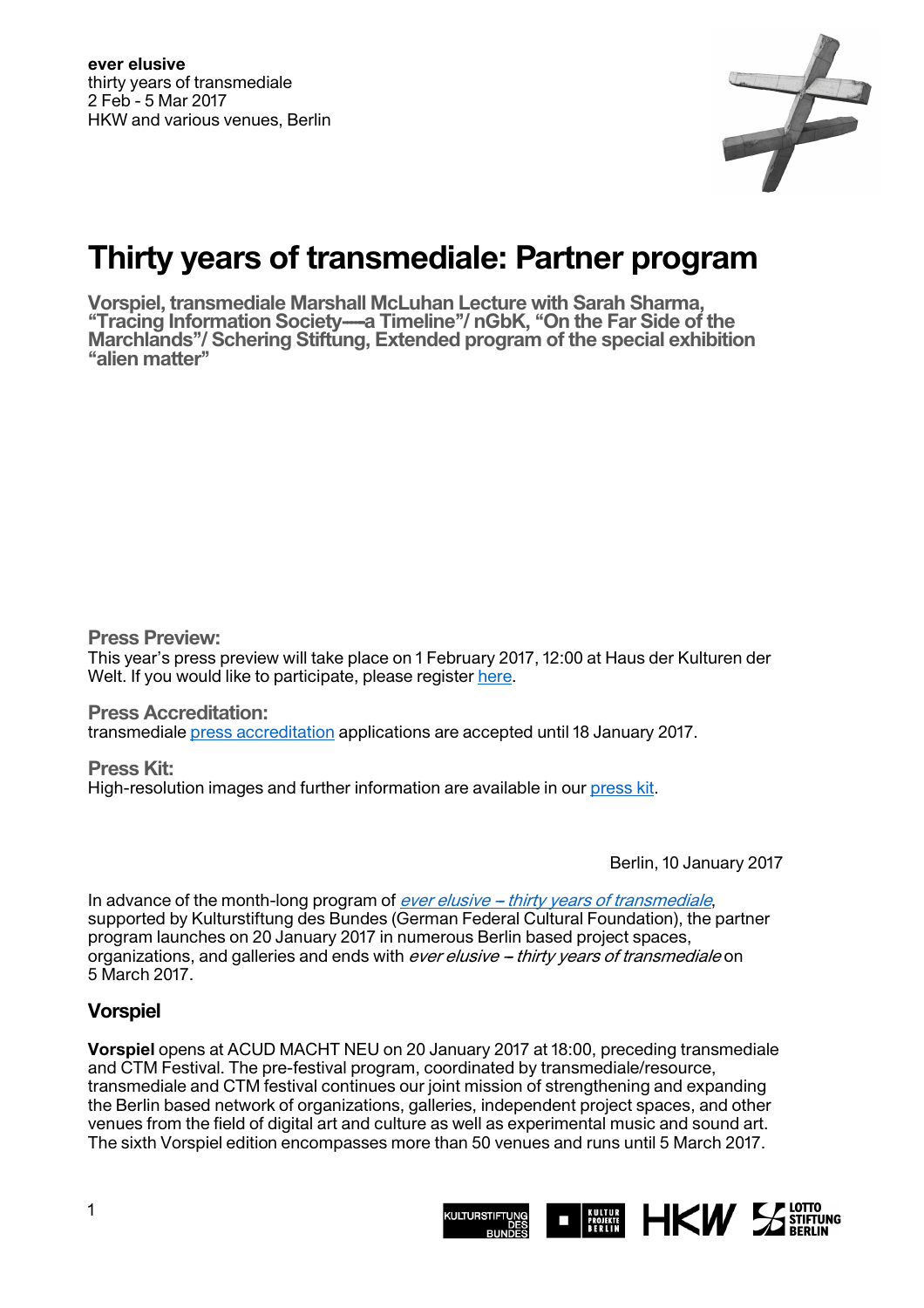

**Partners & Venues**: A Space Under Construction, ACUD MACHT NEU, alpha nova & galerie futura, American Academy in Berlin, Apartment Project, Art Laboratory Berlin, Art&Science Node, Capitain Petzel, CASHMERE RADIO, Centrum, CHB - Collegium Hungaricum Berlin, design akademie berlin & Merz Akademie Stuttgart, designtransfer, UdK Berlin, Ehemaliges Stummfilmkino Delphi, Errant Sound, Espace Diaphanes, Filterhouse, Greenhouse-Berlin/Gallery 8, Hypernatural Sounds #4: objet autre @ SomoS Gallery, Import Projects, Institut für Alles Mögliche, Kotti-Shop / Yellow Castle, Labor Neunzehn, Lacuna Lab e.V., Liebig12, LoopHole Artspace, Neu West Berlin, NON Berlin, Panke, panke.gallery, Peninsula e.V., Planetarium Lichtenberg, Polyphony, Public Art Lab, reboot.fm, ROCKELMANN &, School of Machines, Making & Make-Believe, Spektral-Raumohr, SPEKTRUM | art science community, TOP e.V. Association for the Promotion of Cultural Practice, uqbar, Vilém Flusser Archive, werkstatttraum e.V., ZK/U Zentrum für Kunst und Urbanistik, ZÖNOTÉKA, and ZWITSCHERMASCHINE.

The complete Vorspiel program is available [online.](https://vorspiel.berlin/)

#### **Vorspiel opening**

Echoing the successful launch event last year, Vorspiel opens on 20 January 2017 at ACUD MACHT NEU. Representatives from participating galleries, independent project spaces, and other venues will provide insight into the pre-festival program.

Various rooms within ACUD will host talks, installations, performances, and screenings throughout the evening by Labor Neunzehn, Vilém Flusser Archiv, General Public, SPEKTRUM | art science community, Hypernatural Sounds at SomoS, Apartment Project, TOP e.V. Association for the Promotion of Cultural Practice, Espace Diaphanes, and panke.gallery.

The opening begins with an interview marathon introducing participating venues. The following program, organized by the participants, continues in the studio, gallery, and ACUD club, culminating in a party with further performances and DJ sets by Giovanni Civitenga (S K Y A P N E A), Elissa Suckdog, Gigsta, Peninsula e.V., and ZWITSCHERMASCHINE.

The complete Vorspiel opening program is available [online](https://vorspiel.berlin/#overlay=node/38110/modal) soon.

ACUD MACHT NEU, Veteranenstraße 21, 10119 Berlin Vorspiel Opening: 20 January 2016, 18:00

#### **Vorspiel program**

Among this year's Vorspiel partners is **The American Academy Berlin**, featuring a lecture by Thessia Machado on 26 January 2017. The New York-based sound and visual artist offers an exploration of the emergence of sound in her practice. Machado will also discuss her research into the musical possibilities of humble sonic sources and discarded technologies such as turntables, photocells, circuit boards, speakers, and LCD screens. Following her talk, Machado will give a short performance with an instrument she recently built: an analog synthesizer, circuit controlled by an image supplied from a cathode ray tube (CRT) baby monitor.

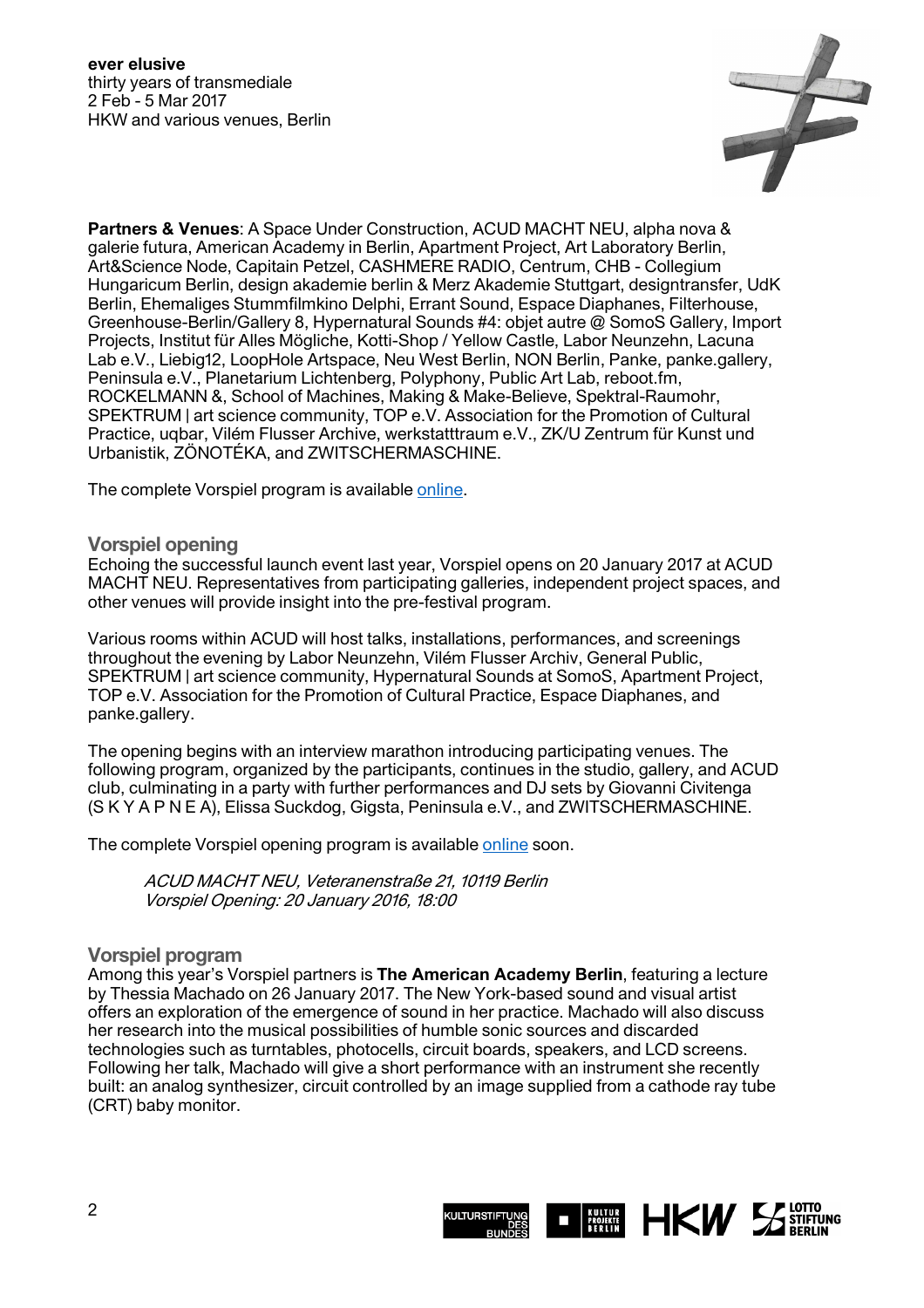

Thessia Machado-mining the unsound The American Academy Berlin, Am Sandwerder 17--19, 14109 Berlin 26 January 2017, 19:30 Please register [here.](http://www.americanacademy.de/de/home/program/upcoming/mining-unsound) [http://www.americanacademy.de](http://www.americanacademy.de/)

On 1 February 2017, the **Vilém Flusser Archive** makes various videos, sound recordings, and texts accessible in English and German concerning the famous utopian concept ''telematic society'' by cultural theorist and media philosopher Vilém Flusser (1920--1991). Flusser's early theories are considered interesting forecasts in light of the current role of media and technology in today's society. Visitors will receive access to the archive and are invited to try the "Flusser Hypertext." This system is based on Flusser's lecture "Schreiben für Publizieren," held in 1989.

Universität der Künste, Vilém Flusser Archiv, Raum 208 Grunewaldstraße 2-5, 10823 Berlin 1 February 2017, 12:00--20:00 [www.flusser-archive.org](http://www.flusser-archive.org/)

During Vorspiel, **SPEKTRUM | art science community** presents a diverse program focused on technology-based and new media art. The program includes The Instrumental Subconscious by iii (Instrument Inventors Initiative), which takes place on 5 February 2017 as second half of their performance program during transmediale. iii represents a community of artists involved in creating unique media. The artists of iii draw upon materials, knowledge, and skills from diverse fields including visual arts, music, theatre, architecture, philosophy, psychology, computer science, engineering, chemistry, and physics. This diversity of media and disciplines find common origin in the necessity of their makers to negotiate a complex and changing cultural landscape, viewed aside from material, technical or disciplinary qualities. The artists share the paradoxical but powerful belief that science, adapted to individual sensitivities, leads to a multiplicity of universal standards.

The complete program is available [here s](http://spektrumberlin.de/program/events.html)oon.

Instrument Inventors Initiative---The Instrumental Subconscious SPEKTRUM | art science community, Bürknerstraße 12, 12047 Berlin 5 February 2017, 20:00 [http://spektrumberlin.de](http://spektrumberlin.de/home.html)

Composer and media artist Jan-Peter E.R. Sonntag traces the phantasm and technical roots of pure tone as the origin of electronic music and electronic media with his three-act chamber opera installation SINUS at **Tieranatomisches Theater (Veterinary Anatomy Theatre)**. The domed building is turned into a sound system specially designed for its spectacular architecture, which is the oldest still existing academic building in Berlin. SINUS, referring to Hermann von Helmholtz's description of pure tone, is the poetic continuum of the opera. Helmholtz's experiments in the middle of the 19th century were central to the development of the first electroacoustic "synthesizer" including electromagnetically stimulated tuning forks, and became the intellectual, instrument-based aesthetic foundations of 20th century new and experimental music, and also contemporary electronic and digital music.

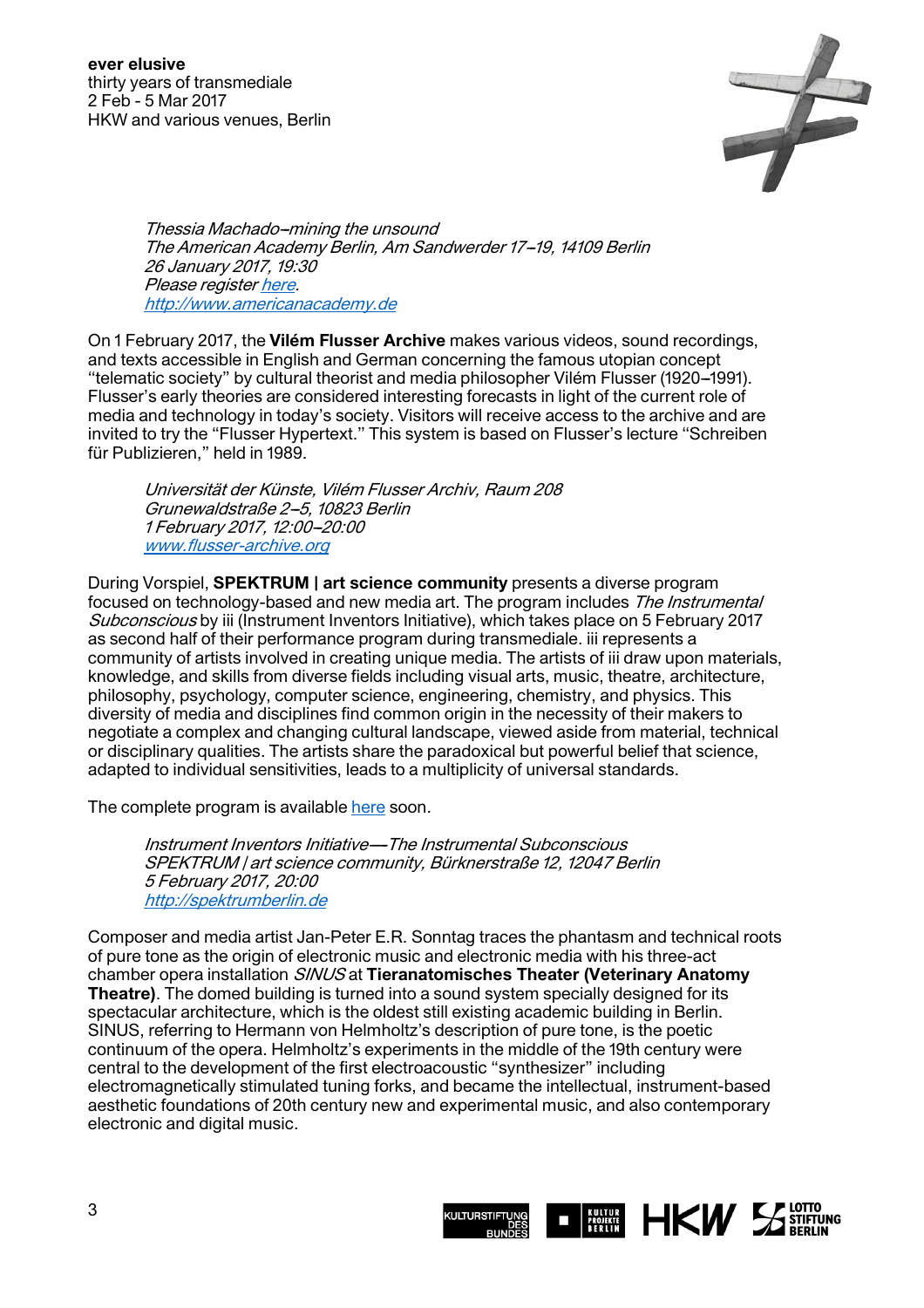

A coproduction of Jan-Peter E.R. Sonntag and Tieranatomisches Theater -- Exhibition Research Space at the Humboldt-Universität zu Berlin. Funded by the Hauptstadtkulturfonds.

> Jan-Peter E.R. Sonntag-SINUS Tieranatomisches Theater, Philippstraße 12/13, 10115 Berlin Performances on 17 February, 18 February, 24 February, 25 February, 3 March, 10 March 2017, each 20:00 Tickets [here.](https://www.eventbrite.de/e/sinus-2017-tickets-30330550493?aff=eac2)

#### **transmediale Marshall McLuhan Lecture**

This year's transmediale Marshall McLuhan Lecture is delivered at the Embassy of Canada on 31 January 2017 by Sarah Sharma, Associate Professor and incoming Director of the McLuhan Program in Culture and Technology at the University of Toronto. Sharma has focused on the intersectional politics of time, class, gender, and race in her work, which includes the award-winning 2014 book In the Meantime. Temporality and Cultural Politics, published by Duke University Press. Her recent research analyzes the male fantasy of exit as it manifests in nationalist movements, the omnipresent drive towards automation, and the concept of escaping work. In her talk, Sharma asks if a ''feminist exit movement'' can be established, wondering who will pick up the pieces when the robots leave and there is nowhere left to go?

The lecture will be held in English; please register [here.](http://www.mcluhan-salon.de/index.php?&page_name=calendar&action=&cookieCheck=1&aspect=event_registration&event_id=140&lang=en) Please present a valid photo-ID at the door and allow sufficient time for Embassy security.

transmediale Marshall McLuhan Lecture with Sarah Sharma Embassy of Canada, Leipziger Platz 17, 10117 Berlin 31 January 2017, 18:30, Doors open 18:00

In conjunction with the lecture, an installation by Vancouver based artist Ben Bogart opens in the Marshall McLuhan Salon of the Embassy of Canada. The work *Watching (Blade*) Runner) (2016) is the latest installment of the series "Watching and Dreaming" in which the artist investigates machine learning and computer vision algorithms by taking apart and reconstructing popular cinematic depictions of artificial intelligence.

Free admission. Please present a valid photo-ID at the door and allow sufficient time for Embassy security.

transmediale Marshall McLuhan Salon Exhibition 2017: Watching (Blade Runner) by Ben Bogart Marshall McLuhan Salon at the Embassy of Canada, Leipziger Platz 17, 10117 Berlin Opening: 31 January 2017, 20:00 1-5 February 2017, 14:00-18:00

transmediale Marshall McLuhan Lecture and transmediale Marshall McLuhan Salon Exhibition is a cooperation between transmediale and the Embassy of Canada in Berlin.

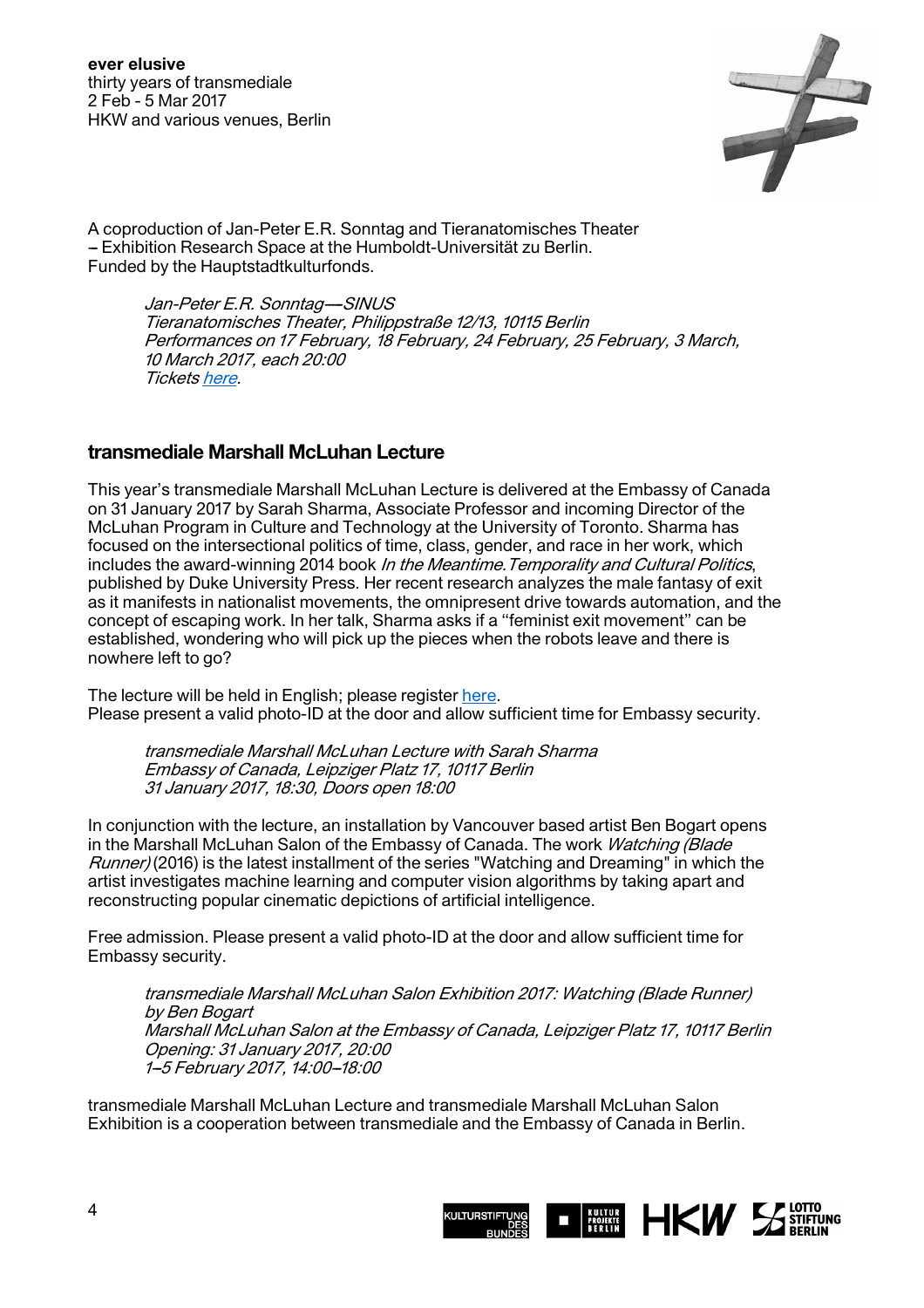

#### **Extended program of the special exhibition ''alien matter''**

In parallel to the special exhibition "alien matter" (2 February - 5 March 2017), curated by Inke Arns and co-financed by Berlin LOTTO Foundation at Haus der Kulturen der Welt, an extended program takes place in different locations across Berlin. The DAZ (Deutsches Architektur Zentrum) hosts the disassembled rubber raft of *Plastic Raft of Lampedusa* by artist duo YoHa, which is also present in ''alien matter'' as part of a video. Additionally, panke.gallery initiates a critical evaluation of 1990s net art in Berlin with an exhibition and series of panel presentations.

At Haus der Kulturen der Welt, a series of quided tours and *Exhibition Dialoques* accompany the exhibition ''alien matter'' throughout the duration of the show. Curator Inke Arns invites special guests to discuss individual artworks and their backgrounds, as well as feature topics and references from the exhibition. Special guests include Suzanne Treister, Thibaut de Ruyter, and Joep van Liefland.

#### **YoHa----Plastic Raft of Lampedusa**

As part of the special exhibition ''alien matter'' at Haus der Kulturen der Welt, the DAZ (Deutsches Architektur Zentrum) hosts the work Plastic Raft of Lampedusa by artist duo YoHa (Matsuko Yokokoji & Graham Harwood). In their work, the artists explore the circulation of economic, material, and human flows that have a mutual influence on one another. Matsuko Yokokoji & Graham Harwood are specifically concerned with the rubber boat—a physical object currently associated with the migration of refugees across the Mediterranean, and its related political, social, and economic implications. In their investigation, the boat represents a transversal space in which physical objects and human bodies merge and combine into new entities. The installation itself consists of a rubber raft and its engine, disassembled into its individual parts. The accompanying video documents a workshop in which the raft was subject to forensic analysis. The first part of the project was realized in Shanghai in November 2016, where a similar boat (''Made in China'') was taken apart by the artists in cooperation with Chinese workshop participants.

YoHa---Plastic Raft of Lampedusa Deutsches Architektur Zentrum DAZ, Köpenicker Straße 48/49, 2. courtyard, 10179 Berlin 2-8 February 2017, daily 15:00-20:00 [www.daz.de/en/](http://www.daz.de/en/)

## **Net art of the Berlin in the 1990s-a critical evaluation**

On 9 February 2017, panke.gallery begins a critical evaluation of 1990s Berlin net art with an exhibition and series of panel presentations. During the 1990s, Berlin grew into one of the most important net art centers, where artists generated hybrid practices spanning various media and disciplines. These practices emerged at the interface of club culture and technological-artistic experimentation in new spaces of opportunity offered by the reunited city. Numerous early net art activities originated before the invention of graphic browser interfaces and mediating their innovative power has become increasingly difficult. Historical revision of the genre is lacking and many works from the Berlin scene have either

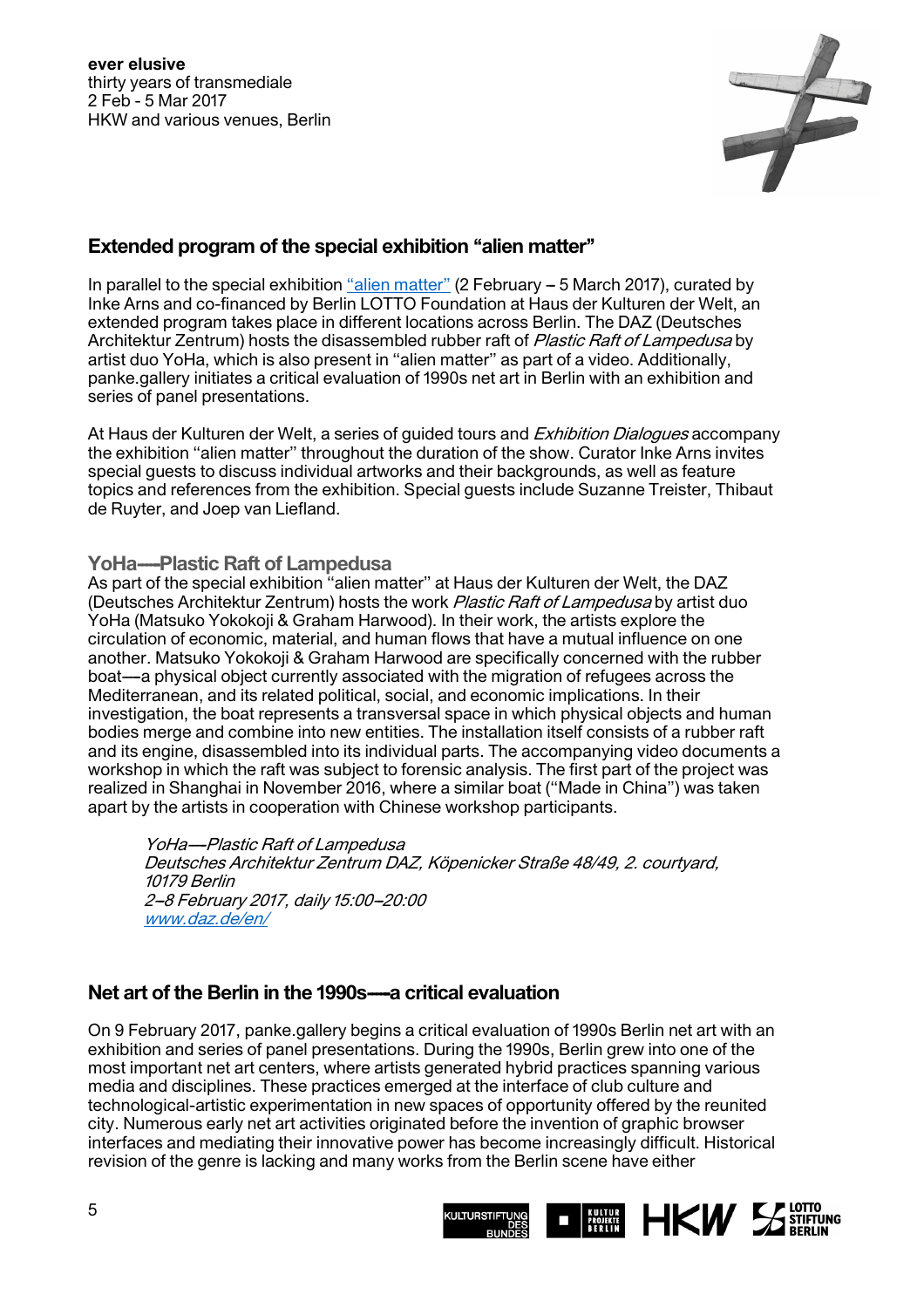

disappeared from the Internet or become useless. At panke.gallery, Berlin art historian Robert Sakrowski, former director of the project [netart-datenbank.org](http://netart-datenbank.org/) at TU Berlin, initiates a series of exhibitions, talks, and lectures, taking first steps towards an evaluation and contextualization of 90s net art works for the long term.

The complete program is available [here](http://www.panke.gallery/) soon.

Net art of the Berlin in the 1990s-a critical evaluation panke.gallery, Gerichtsstraße 23, Hof 5, 13347 Berlin Opening hours: Tue and Wed 13:00--19:00, Thu, Fri and Sat 11:00--19:00 [http://www.panke.gallery](http://www.panke.gallery/)

## **Tracing Information Society—a Timeline**

In collaboration with the Technopolitics working group, transmediale presents the exhibition "Tracing Information Society---a Timeline" at neue Gesellschaft für bildende Kunst (nGbK) from 27 January to 5 February 2017.

For "Tracing Information Society---a Timeline," Technopolitics turns the exhibition venue into a curated space for knowledge. A twelve-meter-long timeline depicts the development of the Information Society from 1900 until today. While moving along the timeline, visitors experience the emergence, transformation, and impact of the Information Society and the diverse influences on cultural, academic, or political events. The goal of the project is to critique and overcome the neoliberal (dis)order of information.

Technopolitics additionally provides an extensive collection of corresponding material in the time-table format, encouraging a deeper examination of the subject matter.

The exhibition is accompanied by a series of workshops, lectures, and salons. Among the participants are Wolfgang Ernst, Anselm Franke, Margarete Jahrmann, and Cornelia Sollfrank.

Tracing Information Society-a Timeline neue Gesellschaft für bildende Kunst, Oranienstraße 25, 10999 Berlin Opening: 26 January 2017, 19:00 27 January -- 5 February 2017 (daily 12--7pm, Wed--Fri until 8:00) More information about the supporting program is available [here.](http://www.technopolitics.info/programm_transmediale/index.html) [http://ngbk.de](http://ngbk.de/development/index.php?lang=de)

On 3 February 2017, ever elusive - thirty years of transmediale presents the panel New Paradigms with Armin Medosch, Jutta Weber, Gabriele Gramelsberger, Felix Stalder, and Gerald Nestler at Haus der Kulturen der Welt.